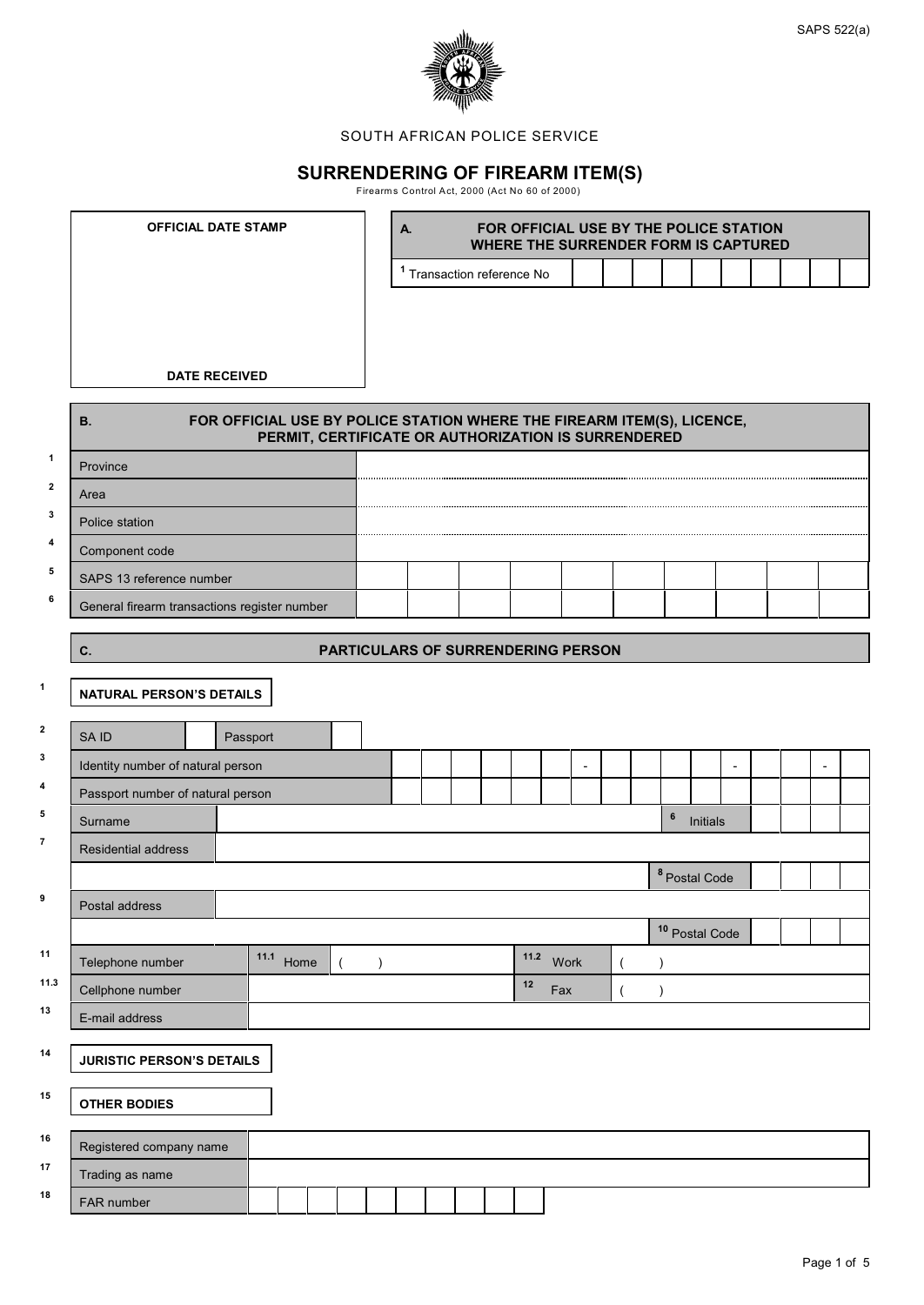| 19 | Postal address                                                                                                                                                                                                                                |                                                                                                         |           |       |  |  |      |          |  |  |                 |  |                           |  |  |  |                          |  |
|----|-----------------------------------------------------------------------------------------------------------------------------------------------------------------------------------------------------------------------------------------------|---------------------------------------------------------------------------------------------------------|-----------|-------|--|--|------|----------|--|--|-----------------|--|---------------------------|--|--|--|--------------------------|--|
|    |                                                                                                                                                                                                                                               |                                                                                                         |           |       |  |  |      |          |  |  |                 |  | <sup>20</sup> Postal Code |  |  |  |                          |  |
| 21 | <b>Business address</b>                                                                                                                                                                                                                       |                                                                                                         |           |       |  |  |      |          |  |  |                 |  |                           |  |  |  |                          |  |
|    |                                                                                                                                                                                                                                               |                                                                                                         |           |       |  |  |      |          |  |  |                 |  | <sup>22</sup> Postal Code |  |  |  |                          |  |
| 23 | Business telephone number                                                                                                                                                                                                                     | 23.1 Work                                                                                               | $\lambda$ |       |  |  |      | 23.2 Fax |  |  | $\mathcal{E}$   |  |                           |  |  |  |                          |  |
| 24 | E-mail address                                                                                                                                                                                                                                |                                                                                                         |           |       |  |  |      |          |  |  |                 |  |                           |  |  |  |                          |  |
| 25 | <b>RESPONSIBLE PERSON'S DETAILS</b>                                                                                                                                                                                                           |                                                                                                         |           |       |  |  |      |          |  |  |                 |  |                           |  |  |  |                          |  |
| 26 | Responsible person (full name and surname)                                                                                                                                                                                                    |                                                                                                         |           |       |  |  |      |          |  |  |                 |  |                           |  |  |  |                          |  |
| 27 | Type of identification (Indicate with an X)                                                                                                                                                                                                   |                                                                                                         |           | SA ID |  |  |      |          |  |  | Passport number |  |                           |  |  |  |                          |  |
| 28 | Identity number of responsible person                                                                                                                                                                                                         |                                                                                                         |           |       |  |  |      |          |  |  |                 |  |                           |  |  |  | $\overline{\phantom{a}}$ |  |
| 29 | Passport number of responsible person                                                                                                                                                                                                         |                                                                                                         |           |       |  |  |      |          |  |  |                 |  |                           |  |  |  |                          |  |
| 30 | Cellphone number                                                                                                                                                                                                                              |                                                                                                         |           |       |  |  |      |          |  |  |                 |  |                           |  |  |  |                          |  |
| 31 | Physical address                                                                                                                                                                                                                              |                                                                                                         |           |       |  |  |      |          |  |  |                 |  |                           |  |  |  |                          |  |
|    |                                                                                                                                                                                                                                               |                                                                                                         |           |       |  |  |      |          |  |  |                 |  | <sup>32</sup> Postal Code |  |  |  |                          |  |
| 33 | Postal address                                                                                                                                                                                                                                |                                                                                                         |           |       |  |  |      |          |  |  |                 |  |                           |  |  |  |                          |  |
|    |                                                                                                                                                                                                                                               |                                                                                                         |           |       |  |  |      |          |  |  |                 |  | <sup>34</sup> Postal Code |  |  |  |                          |  |
| 35 | If the firearm item is not being surrendered by the holder of the licence, permit, certificate or authorization, describe the relationship of the<br>surrendering person with the holder of the licence, permit, certificate or authorization |                                                                                                         |           |       |  |  |      |          |  |  |                 |  |                           |  |  |  |                          |  |
|    |                                                                                                                                                                                                                                               |                                                                                                         |           |       |  |  |      |          |  |  |                 |  |                           |  |  |  |                          |  |
|    |                                                                                                                                                                                                                                               |                                                                                                         |           |       |  |  |      |          |  |  |                 |  |                           |  |  |  |                          |  |
|    |                                                                                                                                                                                                                                               |                                                                                                         |           |       |  |  |      |          |  |  |                 |  |                           |  |  |  |                          |  |
| 36 | TYPE OF SURRENDER (Indicate with an X)                                                                                                                                                                                                        |                                                                                                         |           |       |  |  |      |          |  |  |                 |  |                           |  |  |  |                          |  |
| 37 |                                                                                                                                                                                                                                               | Surrendering of a firearm licence, permit, certificate or authorization<br>Surrendering of firearm item |           |       |  |  |      |          |  |  |                 |  |                           |  |  |  |                          |  |
|    |                                                                                                                                                                                                                                               |                                                                                                         |           |       |  |  |      |          |  |  |                 |  |                           |  |  |  |                          |  |
| 38 | Date on which the firearm licence, permit, certificate,                                                                                                                                                                                       |                                                                                                         |           |       |  |  | Date |          |  |  |                 |  |                           |  |  |  |                          |  |
|    | authorization or item(s) is/are handed over to the SAPS                                                                                                                                                                                       |                                                                                                         |           |       |  |  |      |          |  |  |                 |  |                           |  |  |  |                          |  |
| 39 | Reason(s) for surrendering of firearm licence, permit, certificate, authorization or item(s)                                                                                                                                                  |                                                                                                         |           |       |  |  |      |          |  |  |                 |  |                           |  |  |  |                          |  |
|    |                                                                                                                                                                                                                                               |                                                                                                         |           |       |  |  |      |          |  |  |                 |  |                           |  |  |  |                          |  |
|    |                                                                                                                                                                                                                                               |                                                                                                         |           |       |  |  |      |          |  |  |                 |  |                           |  |  |  |                          |  |
|    |                                                                                                                                                                                                                                               |                                                                                                         |           |       |  |  |      |          |  |  |                 |  |                           |  |  |  |                          |  |
|    |                                                                                                                                                                                                                                               |                                                                                                         |           |       |  |  |      |          |  |  |                 |  |                           |  |  |  |                          |  |
|    |                                                                                                                                                                                                                                               |                                                                                                         |           |       |  |  |      |          |  |  |                 |  |                           |  |  |  |                          |  |
|    |                                                                                                                                                                                                                                               |                                                                                                         |           |       |  |  |      |          |  |  |                 |  |                           |  |  |  |                          |  |
|    |                                                                                                                                                                                                                                               |                                                                                                         |           |       |  |  |      |          |  |  |                 |  |                           |  |  |  |                          |  |
|    |                                                                                                                                                                                                                                               |                                                                                                         |           |       |  |  |      |          |  |  |                 |  |                           |  |  |  |                          |  |
|    |                                                                                                                                                                                                                                               |                                                                                                         |           |       |  |  |      |          |  |  |                 |  |                           |  |  |  |                          |  |
|    |                                                                                                                                                                                                                                               |                                                                                                         |           |       |  |  |      |          |  |  |                 |  |                           |  |  |  |                          |  |
|    |                                                                                                                                                                                                                                               |                                                                                                         |           |       |  |  |      |          |  |  |                 |  |                           |  |  |  |                          |  |
|    |                                                                                                                                                                                                                                               |                                                                                                         |           |       |  |  |      |          |  |  |                 |  |                           |  |  |  |                          |  |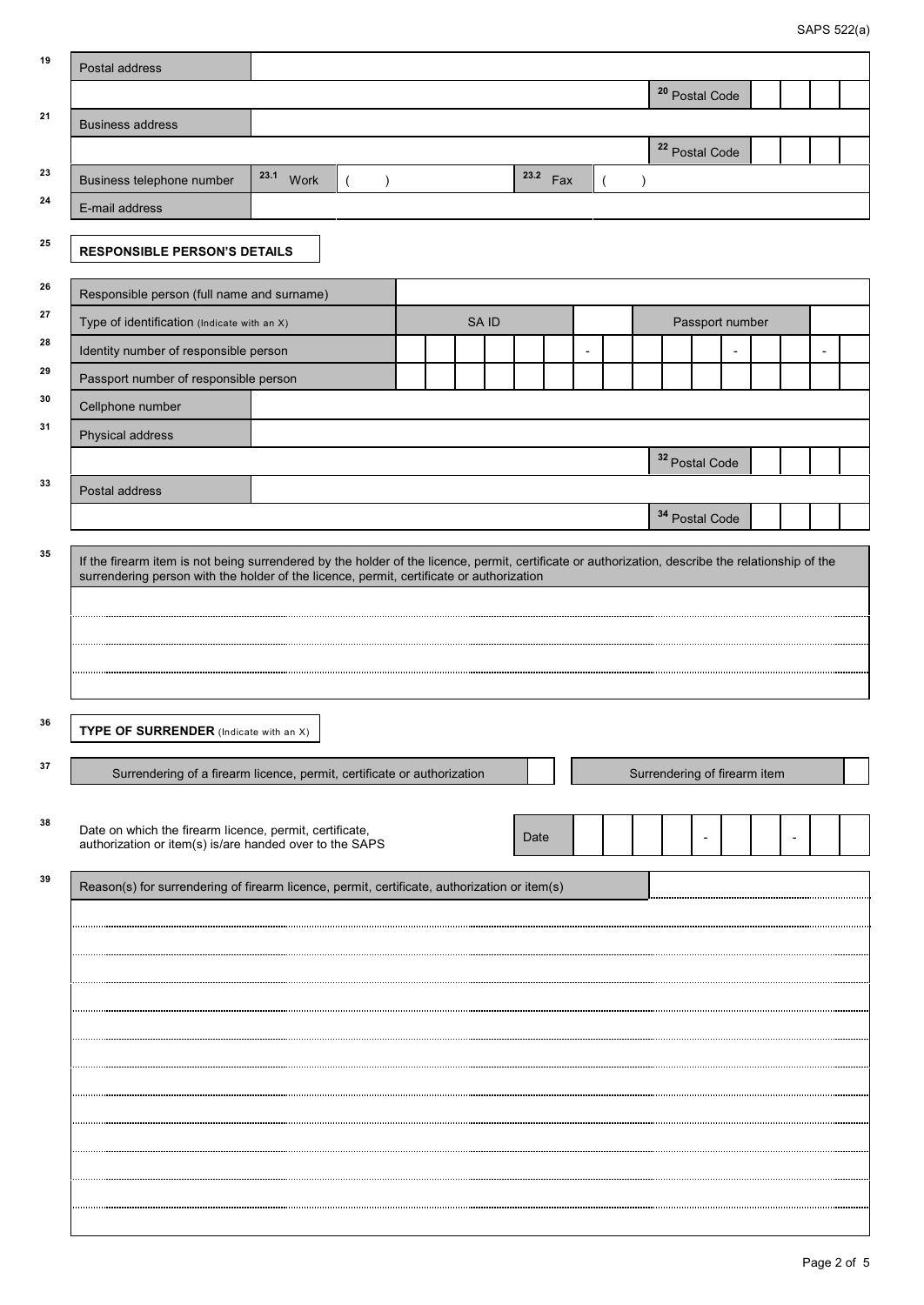|                         | DETAILS OF LICENCE, PERMIT, CERTIFICATE OR AUTHORIZATION THAT IS TO BE SURRENDERED<br>D. |                                                                        |                      |     |     |  |  |  |  |  |  |  |
|-------------------------|------------------------------------------------------------------------------------------|------------------------------------------------------------------------|----------------------|-----|-----|--|--|--|--|--|--|--|
|                         |                                                                                          | (1)                                                                    | (2)                  | (3) | (4) |  |  |  |  |  |  |  |
| $\mathbf{1}$            | Type of licence                                                                          |                                                                        |                      |     |     |  |  |  |  |  |  |  |
| $\mathbf{2}$            | Licence number                                                                           |                                                                        |                      |     |     |  |  |  |  |  |  |  |
| 3                       | Date issued                                                                              |                                                                        |                      |     |     |  |  |  |  |  |  |  |
| 4                       | Expiry date                                                                              |                                                                        |                      |     |     |  |  |  |  |  |  |  |
|                         | DETAILS OF FIREARM ITEM THAT IS TO BE SURRENDERED<br>Ε.<br><b>DETAILS OF FIREARM</b>     |                                                                        |                      |     |     |  |  |  |  |  |  |  |
|                         |                                                                                          | (1)                                                                    | (2)                  | (3) | (4) |  |  |  |  |  |  |  |
| $\mathbf{1}$            | Type                                                                                     |                                                                        |                      |     |     |  |  |  |  |  |  |  |
| $\overline{\mathbf{2}}$ | Calibre                                                                                  |                                                                        |                      |     |     |  |  |  |  |  |  |  |
| 3                       | Make                                                                                     |                                                                        |                      |     |     |  |  |  |  |  |  |  |
| 4                       | Model                                                                                    |                                                                        |                      |     |     |  |  |  |  |  |  |  |
|                         | Firearm component type:                                                                  |                                                                        |                      |     |     |  |  |  |  |  |  |  |
| ${\bf 5}$               | Barrel serial number                                                                     |                                                                        |                      |     |     |  |  |  |  |  |  |  |
| 6                       | Frame serial number                                                                      |                                                                        |                      |     |     |  |  |  |  |  |  |  |
| $\overline{\mathbf{r}}$ | Receiver serial number                                                                   |                                                                        |                      |     |     |  |  |  |  |  |  |  |
| 8                       | <b>DETAILS OF PARTS</b>                                                                  | (1)                                                                    | (2)                  | (3) | (4) |  |  |  |  |  |  |  |
| 9                       | Description of part                                                                      |                                                                        |                      |     |     |  |  |  |  |  |  |  |
| 10                      | Associated firearm make                                                                  |                                                                        |                      |     |     |  |  |  |  |  |  |  |
| 11                      | Associated firearm model                                                                 |                                                                        |                      |     |     |  |  |  |  |  |  |  |
| 12                      | <b>DETAILS OF AMMUNITION</b>                                                             |                                                                        |                      |     |     |  |  |  |  |  |  |  |
| 13                      |                                                                                          | (1)                                                                    | (2)                  | (3) | (4) |  |  |  |  |  |  |  |
| 14                      | Calibre                                                                                  |                                                                        |                      |     |     |  |  |  |  |  |  |  |
|                         | Quantity                                                                                 |                                                                        |                      |     |     |  |  |  |  |  |  |  |
|                         | F.                                                                                       | SIGNATURE OF PERSON SURRENDERING THE ITEM(S) (Sign only if applicable) |                      |     |     |  |  |  |  |  |  |  |
| $\mathbf{1}$            | Name of person surrendering in block letters                                             |                                                                        | $\mathbf{2}$<br>Date |     |     |  |  |  |  |  |  |  |
| 3                       |                                                                                          |                                                                        |                      |     |     |  |  |  |  |  |  |  |
|                         | Signature of person surrendering                                                         |                                                                        | Place<br>4           |     |     |  |  |  |  |  |  |  |
| 5                       | DECLARATION OF PERSON SURRENDERING THE ITEM(S)                                           |                                                                        |                      |     |     |  |  |  |  |  |  |  |

I am aware that it is an offence in terms of the Firearms Control Act, 2000 (Act No 60 of 2000), to make a false statement on this surrendering form.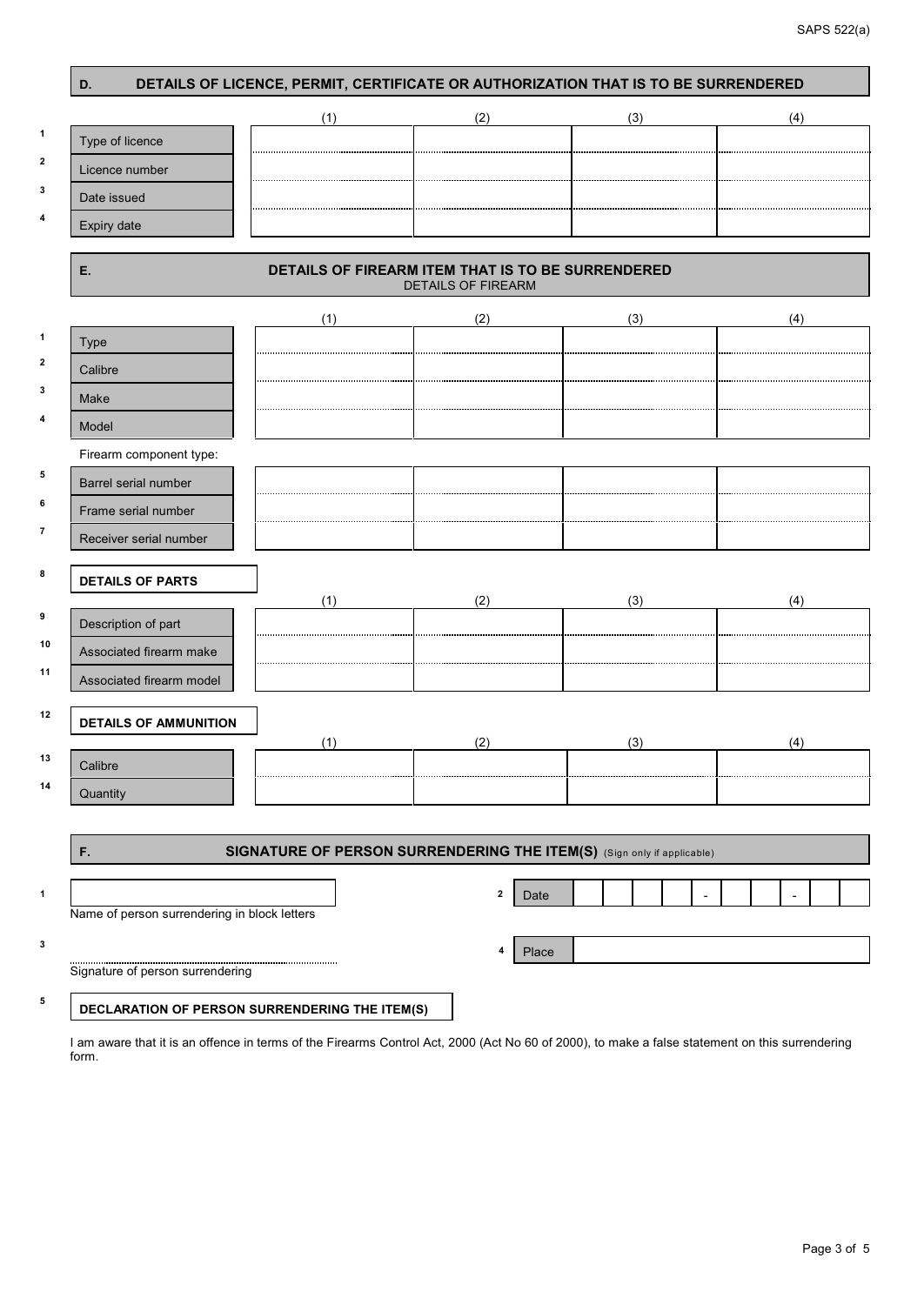|                          | G.<br>(This section must be completed only if the person surrendering the item(s) cannot read or write)                                                                                          |     |                                                  |  |  |  |  |  |  |  |  |  |
|--------------------------|--------------------------------------------------------------------------------------------------------------------------------------------------------------------------------------------------|-----|--------------------------------------------------|--|--|--|--|--|--|--|--|--|
| 1                        | $\mathbf{2}$<br>Fingerprint                                                                                                                                                                      | 3   | Date                                             |  |  |  |  |  |  |  |  |  |
|                          | designation                                                                                                                                                                                      | 4   |                                                  |  |  |  |  |  |  |  |  |  |
|                          |                                                                                                                                                                                                  | 5   | Name of person surrendering block letters        |  |  |  |  |  |  |  |  |  |
|                          | Right index fingerprint of person surrendering                                                                                                                                                   |     | Place                                            |  |  |  |  |  |  |  |  |  |
| 6                        | PARTICULARS OF POLICE OFFICIAL DEALING WITH THE SURRENDERING                                                                                                                                     |     |                                                  |  |  |  |  |  |  |  |  |  |
| 6.1                      |                                                                                                                                                                                                  | 6.2 |                                                  |  |  |  |  |  |  |  |  |  |
|                          | Name of police official in block letters                                                                                                                                                         |     | Persal number of police official                 |  |  |  |  |  |  |  |  |  |
| 6.3                      | Rank of police official in block letters                                                                                                                                                         | 6.4 |                                                  |  |  |  |  |  |  |  |  |  |
| $\overline{\phantom{a}}$ | <b>PARTICULARS OF WITNESS</b>                                                                                                                                                                    |     |                                                  |  |  |  |  |  |  |  |  |  |
| 7.1                      |                                                                                                                                                                                                  | 7.2 |                                                  |  |  |  |  |  |  |  |  |  |
| 7.3                      | Name of witness in block letters                                                                                                                                                                 | 7.4 | Persal number of witness                         |  |  |  |  |  |  |  |  |  |
|                          | Rank of witness in block letters                                                                                                                                                                 |     | Signature of witness                             |  |  |  |  |  |  |  |  |  |
|                          | <b>PARTICULARS OF INTERPRETER</b><br>Η.<br>(This section must be completed only if the person surrendering the item(s) cannot read or write or does not understand the<br>content of this form.) |     |                                                  |  |  |  |  |  |  |  |  |  |
| 1                        | Name and surname of interpreter                                                                                                                                                                  |     |                                                  |  |  |  |  |  |  |  |  |  |
| $\mathbf{2}$             | Identity/Passport number of interpreter                                                                                                                                                          |     |                                                  |  |  |  |  |  |  |  |  |  |
| 3                        | Residential address                                                                                                                                                                              |     |                                                  |  |  |  |  |  |  |  |  |  |
| 5                        |                                                                                                                                                                                                  |     | <sup>4</sup> Postal Code                         |  |  |  |  |  |  |  |  |  |
|                          | Postal address                                                                                                                                                                                   |     | 6<br>Postal Code                                 |  |  |  |  |  |  |  |  |  |
| $\overline{\mathbf{r}}$  | 7.1<br>Telephone number<br>Home<br>$\mathcal{E}$                                                                                                                                                 |     | 7.2 Work                                         |  |  |  |  |  |  |  |  |  |
| 8                        | Cellphone number                                                                                                                                                                                 |     | $\pmb{9}$<br>Fax<br>$\lambda$                    |  |  |  |  |  |  |  |  |  |
| 10                       | E-mail address                                                                                                                                                                                   |     |                                                  |  |  |  |  |  |  |  |  |  |
| 11                       | Interpreted from (language)                                                                                                                                                                      |     | to                                               |  |  |  |  |  |  |  |  |  |
|                          |                                                                                                                                                                                                  | 12  | Date                                             |  |  |  |  |  |  |  |  |  |
| 13                       |                                                                                                                                                                                                  | 14  |                                                  |  |  |  |  |  |  |  |  |  |
|                          | Signature of interpreter                                                                                                                                                                         |     | Place                                            |  |  |  |  |  |  |  |  |  |
| 15                       |                                                                                                                                                                                                  | 16  |                                                  |  |  |  |  |  |  |  |  |  |
|                          | Rank of police official in block letters (if applicable)                                                                                                                                         |     | Persal number of police official (if applicable) |  |  |  |  |  |  |  |  |  |